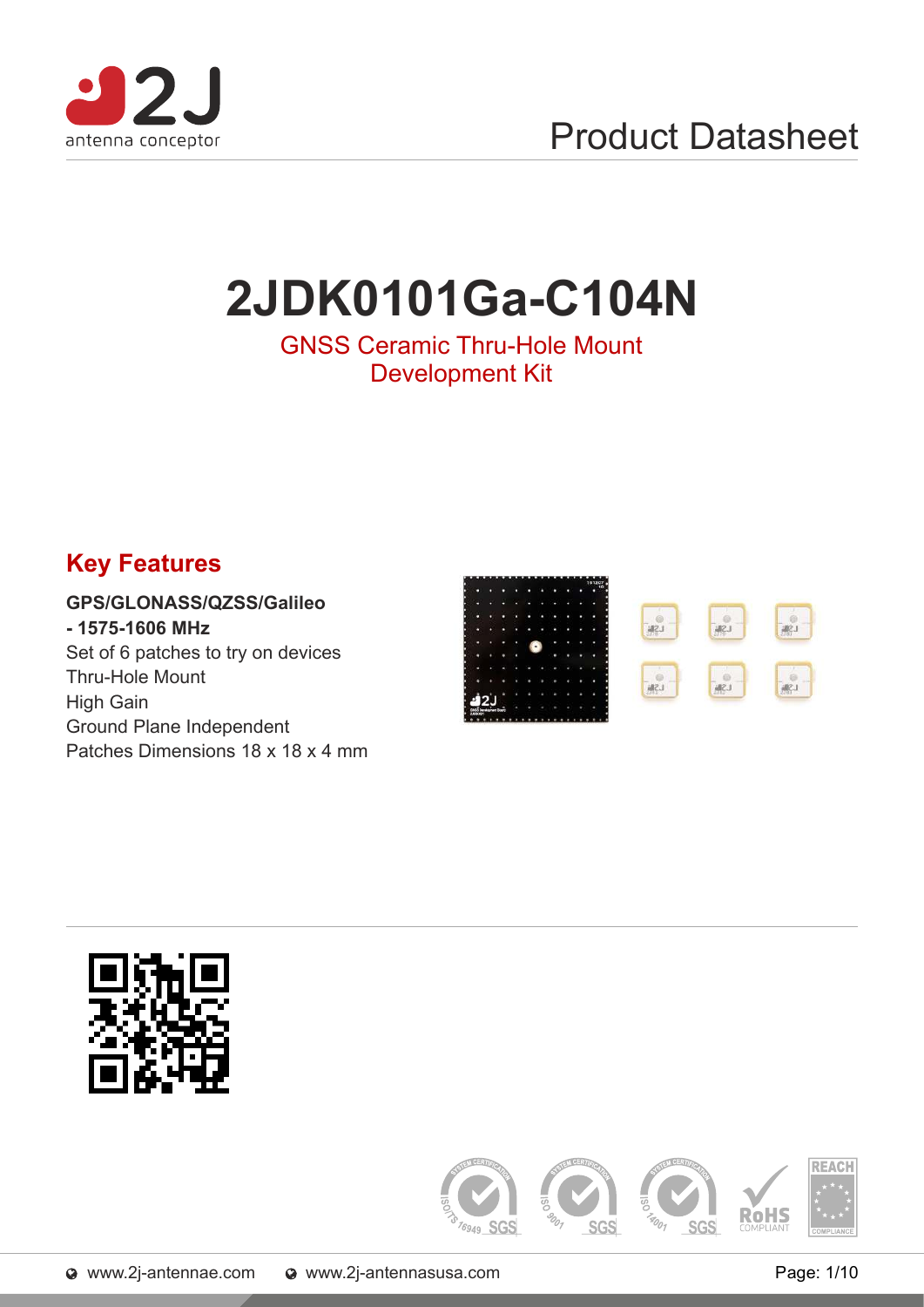## 1. Antenna and electrical specifications

| <b>Parameters</b>                    | <b>GNSS Ceramic Thru-Hole Mount Antenna</b> |                |
|--------------------------------------|---------------------------------------------|----------------|
| <b>Standards</b>                     | GPS/QZSS/Galileo                            | <b>GLONASS</b> |
| <b>Bands (MHz)</b>                   | 1575                                        | 1602           |
| Frequency (MHz) 2JCP1840101Ga (2J78) | 1575.42                                     | 1598-1606      |
| 2JCP1840102Ga (2J79)                 | 1580.42                                     | 1603-1611      |
| 2JCP1840103Ga (2J80)                 | 1585.42                                     | 1608-1616      |
| 2JCP1840104Ga (2J81)                 | 1590.42                                     | 1613-1621      |
| 2JCP1840105Ga (2J82)                 | 1595.42                                     | 1618-1626      |
| 2JCP1840106Ga (2J83)                 | 1600.42                                     | 1623-1631      |
| <b>Return Loss (dB)</b>              | ~26.0                                       | ~18.8          |
| <b>VSWR</b>                          | ~1.1:1                                      | ~1.3:1         |
| <b>Efficiency</b> (%)                | ~173.9                                      | ~273.7         |
| Peak Gain (dBiC)                     | $-4.1$                                      | $-4.2$         |
| <b>Average Gain (dB)</b>             | ~1.3                                        | ~1.3           |
| <b>Impendance (Ohms)</b>             | 50                                          |                |
| <b>Radiation Pattern</b>             | Hemispherical                               |                |

#### **Antenna Measurement Conditions:**

Free Space Mounted on Ground Plane of 70 x 70 mm Measured in Certified CTIA 3D Anechoic Chamber

# **2. Mechanical and environmental specifications**

| <b>Specifications</b>            | 2JCP1840101Ga           |  |
|----------------------------------|-------------------------|--|
| <b>Mounting Type</b>             | Thru-Hole Mount         |  |
| <b>Adhesive</b>                  | Nitto 5000NS            |  |
| <b>Dimensions (mm)</b>           | $18 \times 18 \times 4$ |  |
| <b>Operating Temperature (C)</b> | $-40$ to $+85$          |  |
| <b>Storage Temperature (C)</b>   | $-40$ to $+85$          |  |
| <b>Substance Compliance</b>      | <b>RoHS</b>             |  |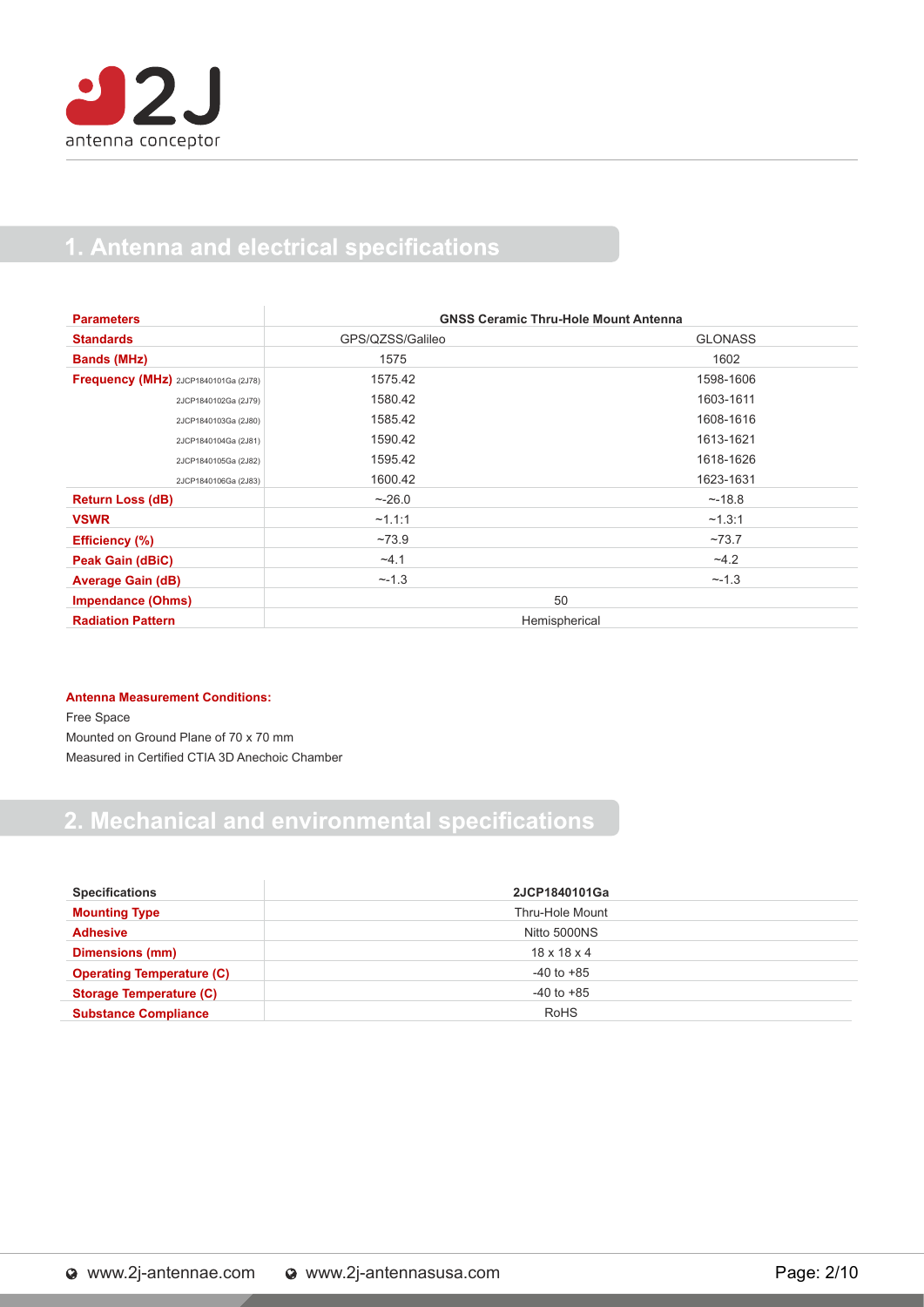

## 3. Antenna parameters



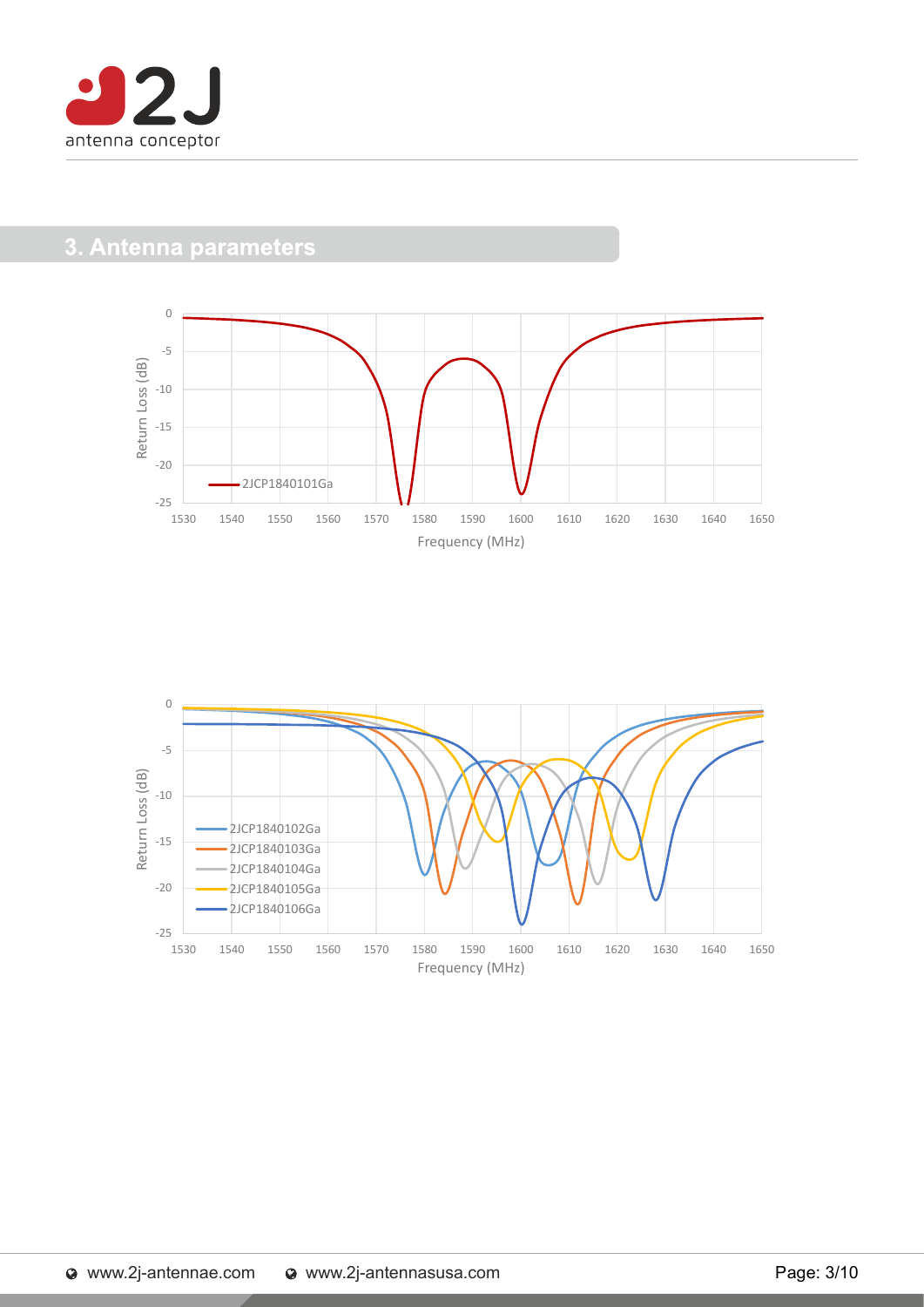

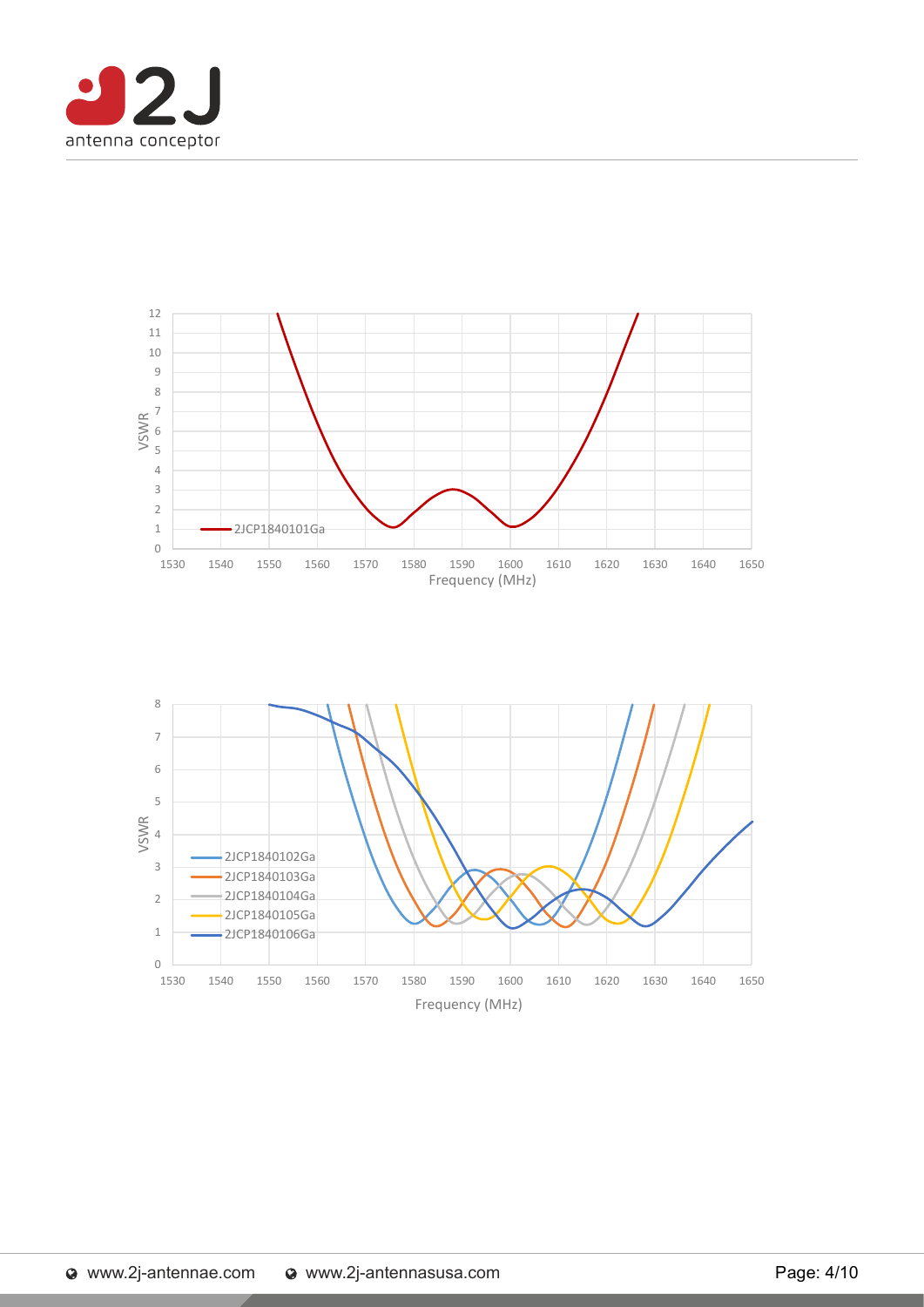

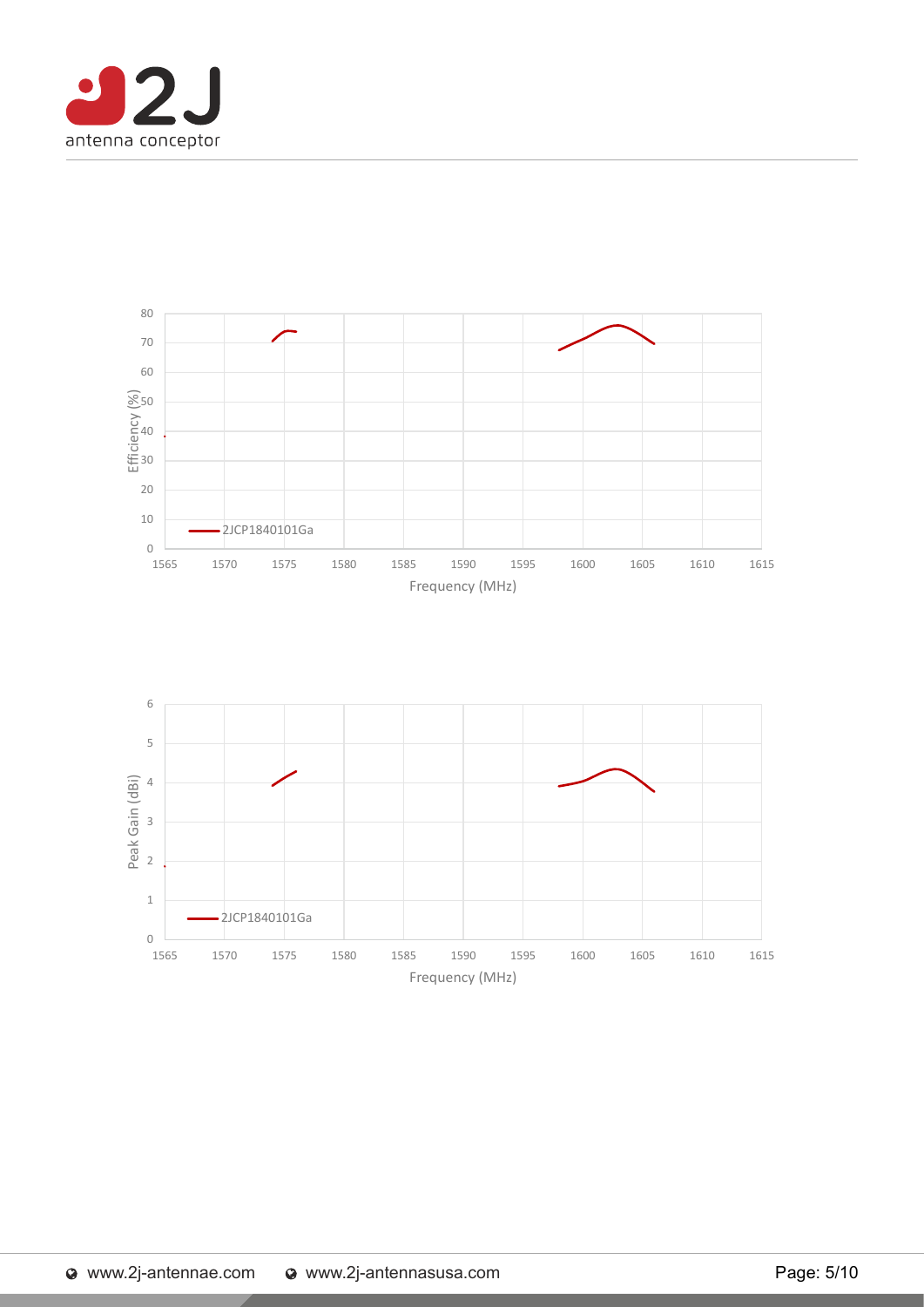





Radiation pattern reference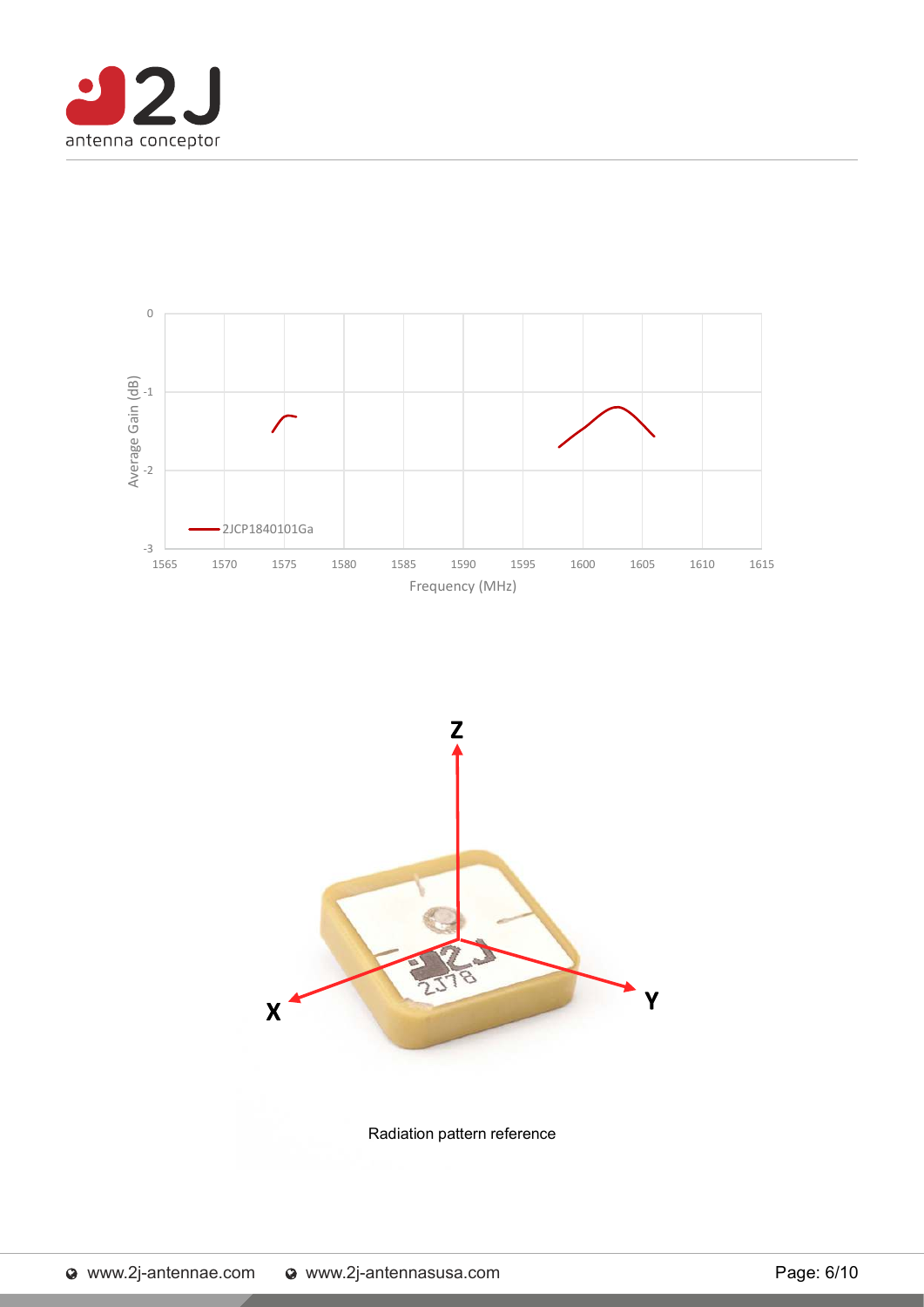



1575 AND 1602 MHz RADIATION PATTERN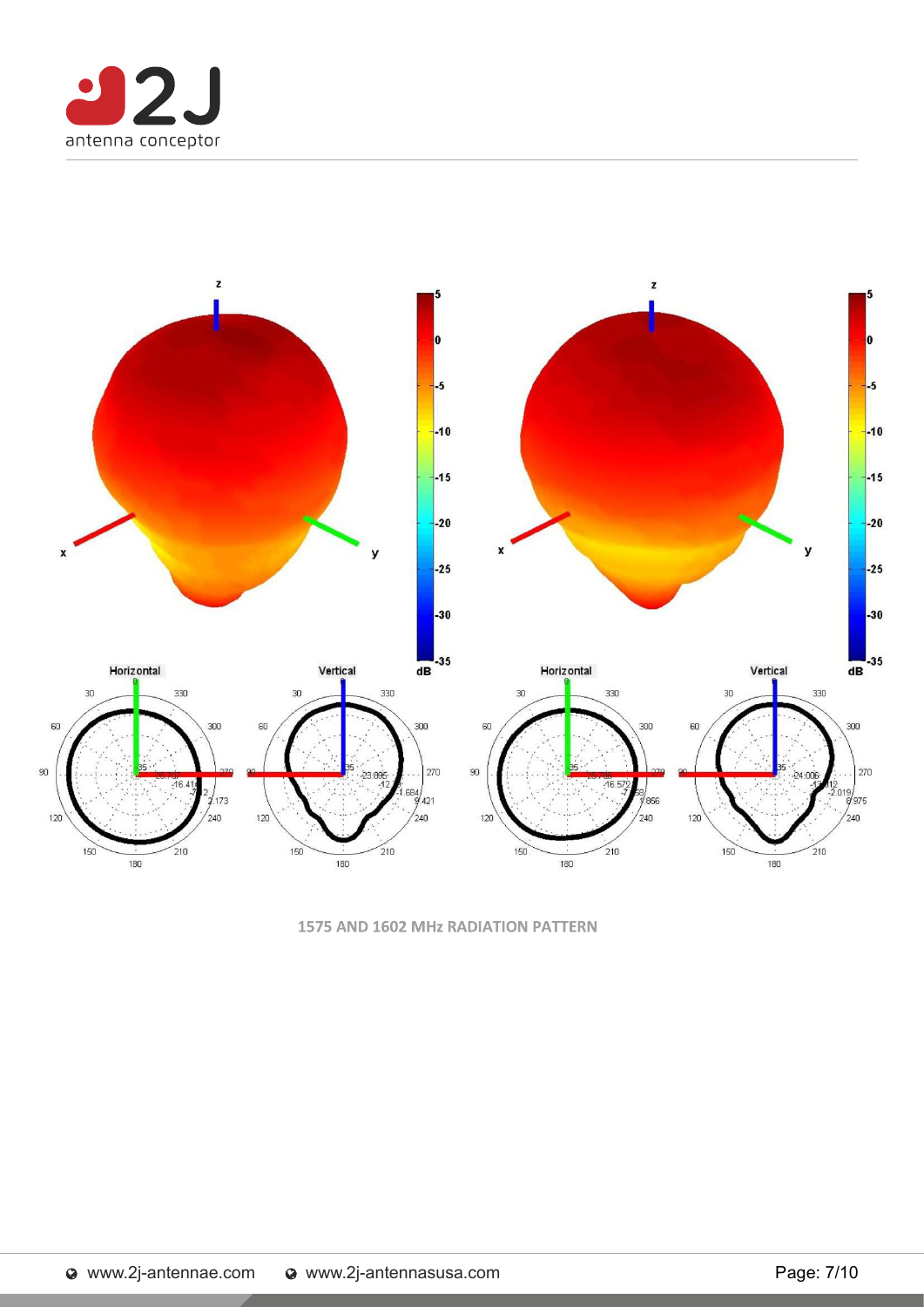

### 4. Antenna drawings

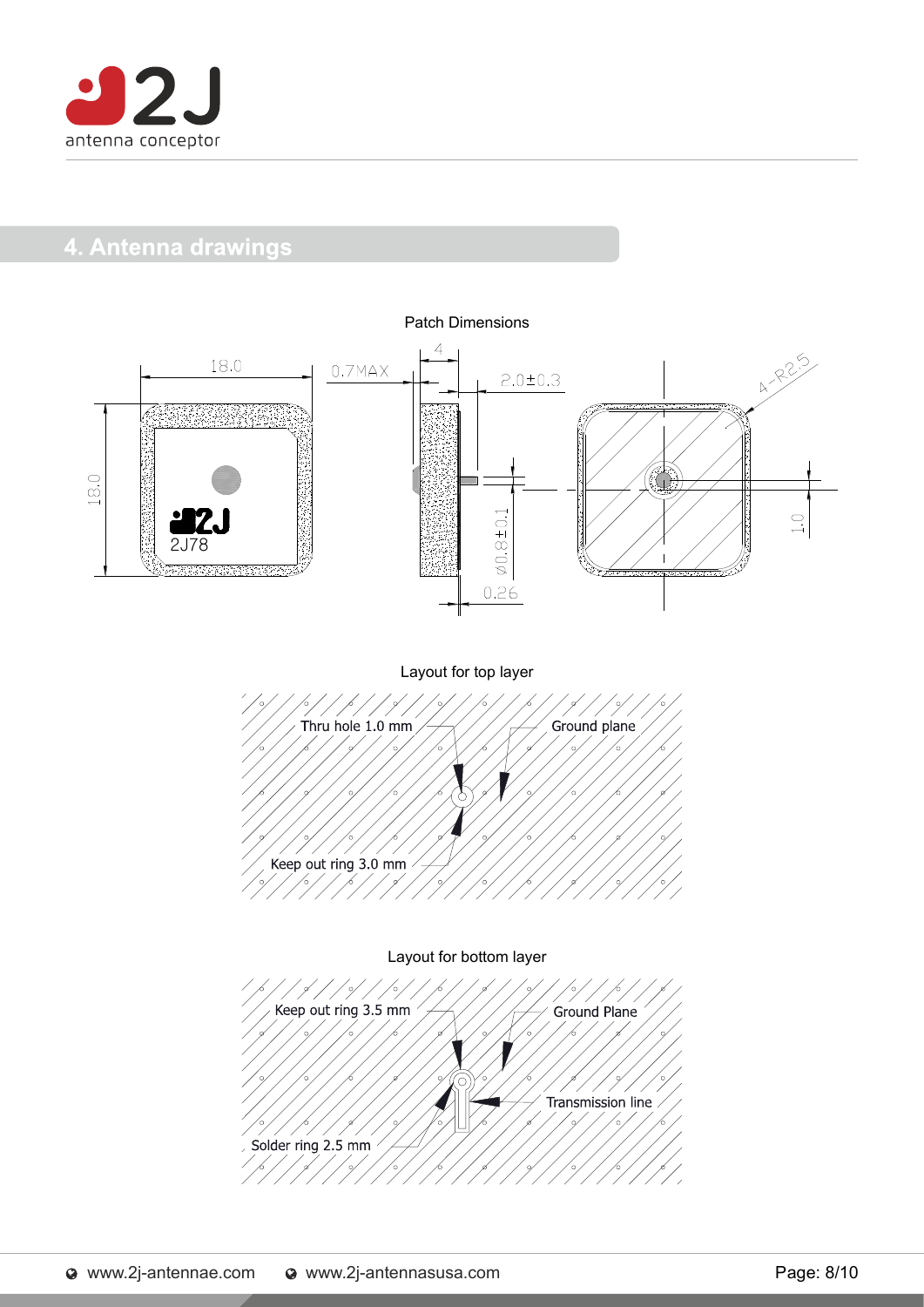



#### 2JDB0801 Development board